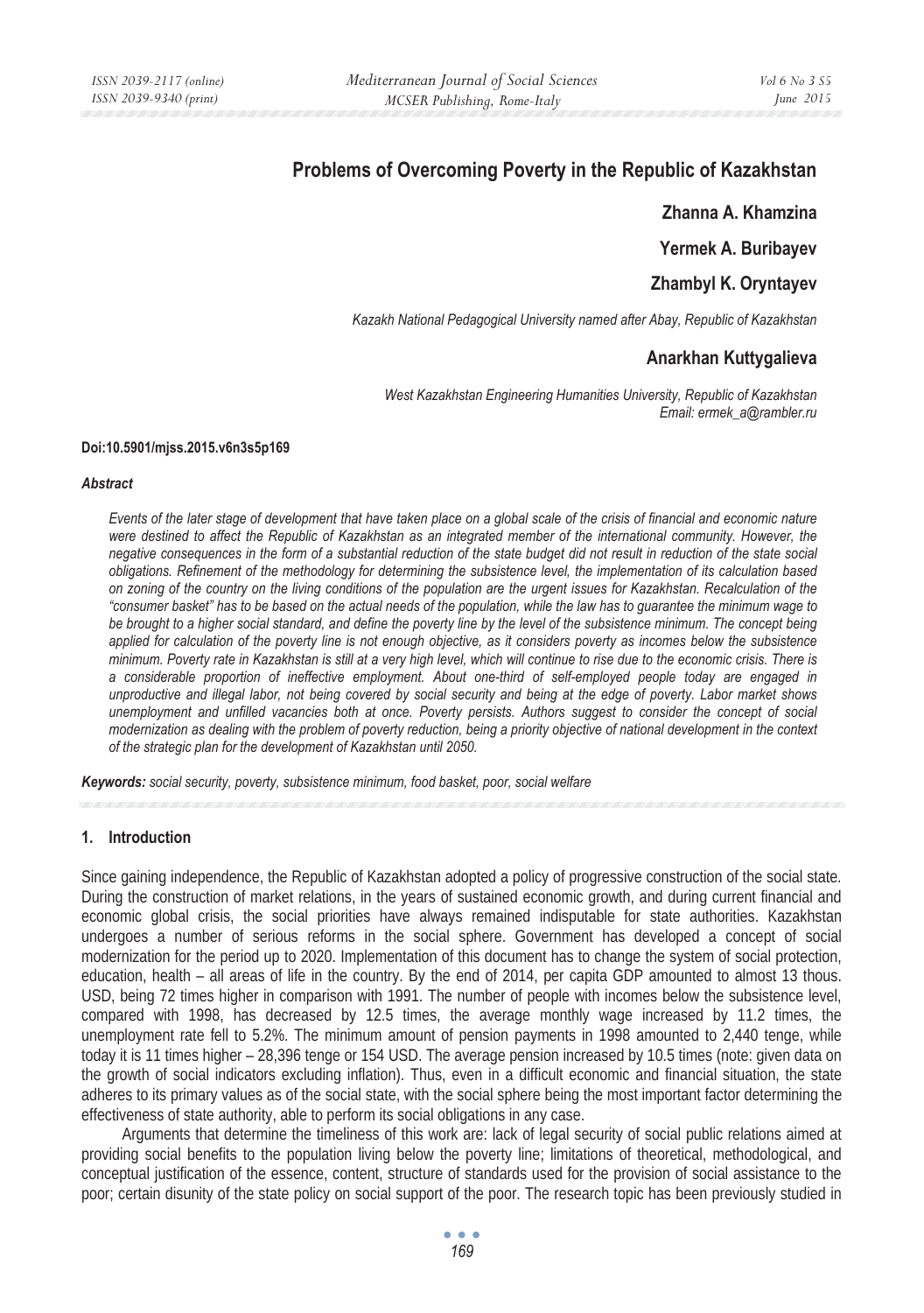| ISSN 2039-2117 (online) | Mediterranean Journal of Social Sciences | <i>Vol</i> 6 No 3 S5 |
|-------------------------|------------------------------------------|----------------------|
| ISSN 2039-9340 (print)  | MCSER Publishing, Rome-Italy             | June $2015$          |
|                         |                                          |                      |

fragments, and has still not been a subject of comprehensive monographic study. The scientific sources reflect the results of the analysis of only some of the legal provision of state social protection measures upon the occurrence of such a social fact, as the gaining of income below the poverty level.

However, scientists are always interested in the problems of poverty reduction, not only as an independent scientific discipline, but in relation to the general theoretical, constitutional and legal issues determining the nature of the social state, the system of constitutional social rights and guarantees of their implementation, execution of the social functions by the state in relation to the social interests, of the state social policy, of the framework of governance and other legal phenomena. Problems of living standards and poverty are covered in detail in the works of Atkinson (2004), Clark and Hulme (2005), Clark (2005), Schumpeter (2011), Maleva and Ovcharova (2010), Razumov and Yagodkina (2007), Sen (2004), Townsend (1988) and others. Yet the issues of legal support to overcome poverty in the Republic of Kazakhstan were not subject to independent research. The very formulation of the problem in the proposed perspective, studying it through legal mechanisms, has not been the subject of scientific analysis to date.

The aim of this study is the analysis of problems and methods for overcoming poverty in the Republic of Kazakhstan by studying its legal obligations of social protection of the population, and the complex methods used to calculate the poverty line in the country. Authors set out the following research tasks. To the study the international standards of social protection guarantees of the poor, the peculiarities of the social system of social protection at the level of income equial to the poverty line and the subsistence level, the analysis and elaboration of solutions to problems of legal support to increase the efficiency of public administration in the fight against poverty.

## **2. Challenges and Prospects of Poverty Reduction in the Republic of Kazakhstan**

Problems of poverty reduction in the Republic of Kazakhstan are studied to some extent. The legal aspect is reflected in the legal industry analyzes on governance issues of social protection of the population, labor law, international standards of social and labor rights. All studies indicate imperfect methodology for determining the major social indicators. Since 2006, began the process of gradual transition in the accrual of social payments from the meaningless monthly payments index to the subsistence minimum. From this period on, the Law on the republican budget for the respective calendar year a fixed minimum subsistence level was introduced for the calculation of the size of the basic social benefits. The foregoing are significantly late measures in the implementation of the Law of the Republic of Kazakhstan (RK) "On subsistence minimum", adopted on 16 November 1999. That is, since the adoption of the law and to the period of implementation of its provisions took approximately seven years.

Article 3 of the Law determines the functions of a living wage:

- − assessment of the quality of life and the definition of the poverty line;
- − determination of the areas of social policy and the implementation of measures of social support of the population;
- − justification of the minimum monthly wage, minimum pension and basic social benefits.

The latter of the above areas of application of the subsistence level for determining the value of basic social payments has just begun to be applied by the legislator and the public authorities on the approximation of the laws. We believe that the work in this direction can be complicated by a lack of social legislation in determining the definition of "basic social benefits" to the minimum amount of which the cost of living should be justified, which in turn, might lead to an unjustified delay in the process of bringing social payments in line with the social standards. That is the cost of living should be taken as a basis for determining the payments, because socially it is the main source of living to the recipients, which must comply with generally accepted standards of living.

It seems that in this respect the basic social benefits should be treated as payment, provision of which is guaranteed by the state, both at the expense of the republican and local budgets and other sources of funding. Authors argue, that these payments should be classified as insurance payments from the State Social Insurance Fund, since the occurrence of such social facts as disability, loss of breadwinner, and loss of employment, the social insurance payments are the main sources of livelihood. By similar reasoning, benefits for families with children assigned to care for the child, as well as in cases when the average family income falls below the food basket, payments should be appointed in proportion to the cost of living. Moreover, authors suggest to consider the revision of the principles of nomination of payments in accordance with established standards should be implemented with respect to the state special benefits to persons who worked in underground and open cast mining, in jobs with hazardous and difficult conditions, as it causes disability of these persons before retirement age. The subsistence level has to determine the amount of payment of temporary disability benefits by the employer, taking into account the lost earnings.

Special state benefits should also be calculated according to the subsistence level and be recognized as the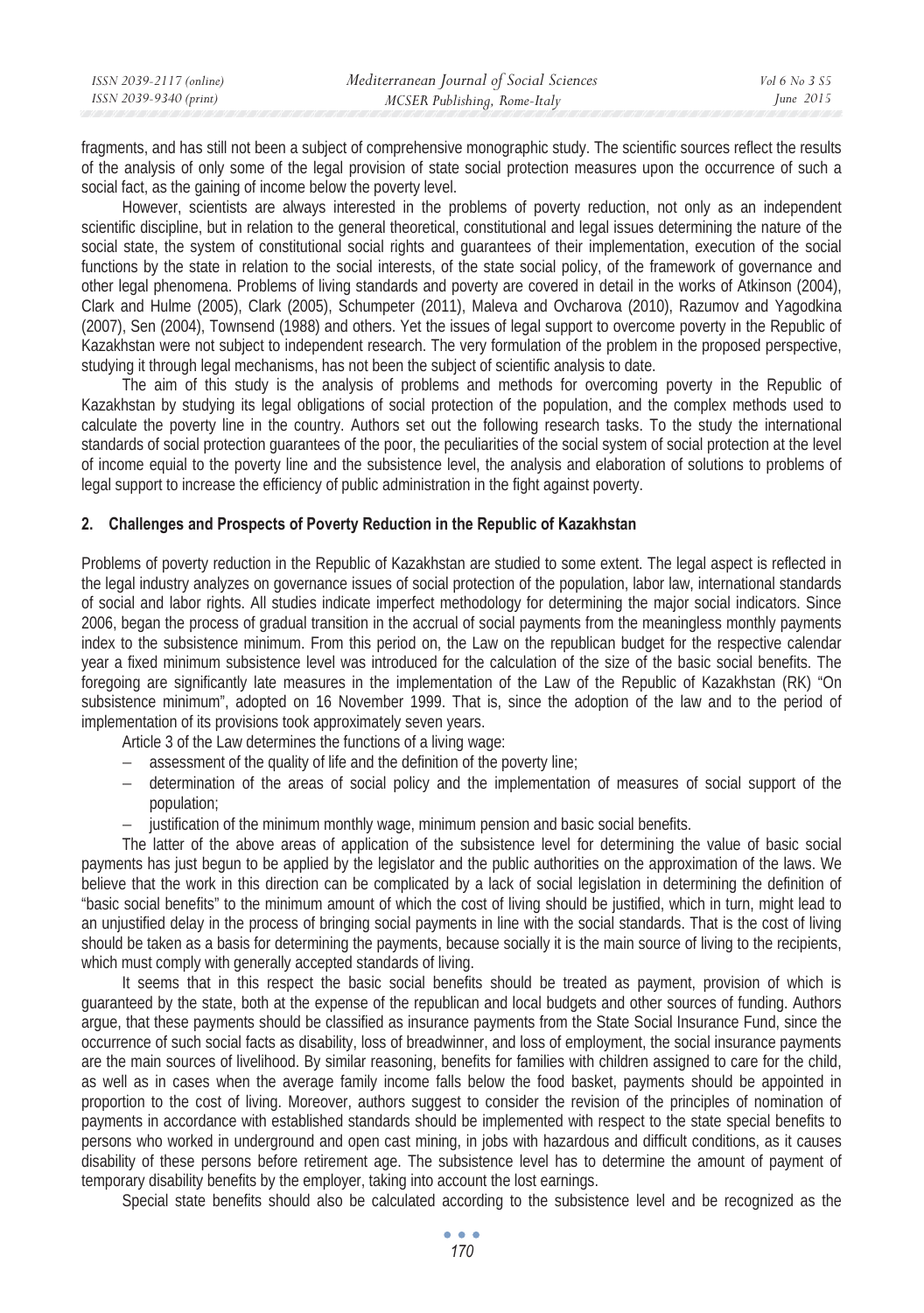| ISSN 2039-2117 (online) | Mediterranean Journal of Social Sciences | Vol 6 No 3 S5 |
|-------------------------|------------------------------------------|---------------|
| ISSN 2039-9340 (print)  | MCSER Publishing, Rome-Italy             | June $2015$   |
|                         |                                          |               |

source of livelihood for many groups of recipients. Counterarguments in this aspect can be reduced to the proposition that these allowances were introduced in the social security system to compensate for the abolition of the natural benefits, while performing a compensatory role. They emphasize the special social status of its beneficiaries such as persons with disabilities, members and persons with disabilities after the Great Patriotic War, and the persons under the equivalent status, families of deceased servicemen on duty, the victims of mass political repressions, persons who had special services to the state, and many others. That is, these benefits originally performed the role of substitute for the natural loss of benefits and could not be the main source of existence. Objection is that, as an additional form of social security benefits these benefits may be conditionality considered solely for people with disabilities on various grounds. For all other categories, there are more than ten, these benefits usually are the main sources of livelihood.

Assistance to poor is generally decentralized in Kazakhstan, which is expressed in the introduction in 2001 of national targeted social assistance to the national social security system. It has become a form of financial support for people (families) with the lowest income, funded by the local budgets, appointed by the local executive bodies after a full examination of all aspects of the quality of life of the applicants, but guaranteed by a centralized regulatory legal act – the RK Law of July 17, 2001 № 246-II "On state targeted social assistance". Targeted social assistance is a payment in cash provided by the State to individuals (families) with a monthly per capita income below the poverty line established in the regions, the cities of Astana and Almaty. Social assistance is a means of combating poverty by raising incomes, to a living wage. A living wage (i.e. subsistence minimum) is the required minimum cash income per person equal in magnitude to the minimum consumer basket, which in turn includes the cost of the food basket and the cost of non-food goods and services. The poverty line is determined on a quarterly basis at a rate of 40 per cent of the cost of the minimum necessary non-food products and services of the subsistence minimum. The right to the targeted social assistance is granted to citizens of the republic, repatriates, persons with refugee status, foreigners and stateless persons who have residence permits and permanent residence in the Republic of Kazakhstan, with a per capita income that does not exceed the poverty line.

According to the Ministry of Health and Social Development of the RK, in 2014 13,186 families (56,1 thous. pers.) whose income does not exceed the poverty line, have received grants in the amount of 1.3 billion. tenge. According to official statistics at the beginning of 2015, the share of children among the persons who are appointed to social assistance is more than 64.7 per cent, that is, the vast majority of beneficiaries are children living below the poverty line. On January 1 2015, 562.6 thous. children in the RK have an income below the food basket. The total population of the RK as of February 1 2015 was 17,439,271 people, including minors constitute  $5.634,503$  child, i.e. every  $10<sup>th</sup>$  child in Kazakhstan is not provided by the income that would allow to purchase a monthly food basket. We believe that the presented data evidently shows the need for further improvement of measures to eradicate poverty.

The category of "poverty" in Kazakhstan is associated with the concept of "living wage", the ratio of the real income of a person or family with the cost of living can be attributed to a person classified as poor. The authorized body on statistics and the authorized state body for social protection of the population calculate the subsistence minimum based on the cost of the minimum food basket, increased by a fixed share of the costs to the minimum necessary non-food goods and services.

The subsistence minimum is intended for the annual:

- − Assessment of the standard of living and to determine the poverty line;
- − Determine the areas of social policy and the implementation of measures of social support of the population;
- − Justification for a minimum monthly wage, minimum pension and basic social benefits.

Thus, the cost of living is the most important basic guideline for the execution of the state social obligations to society, the fight against poverty, guarantees of the decent pay to employees. In this regard, an adequate definition of meaningful human needs and therefore money "filling" of the living wage should be the most important task for the public authorities in conducting social policies, processes of its legal security. Naturally, the cost of living depends primarily on the economic, social and cultural development of the state, its historical background.

As the number one issue of the 1990 – 2015 period, is to halve the proportion of people whose income is less than one dollar a day, being defined by the goals of the UNPO program on Millennium Development in Kazakhstan. It is noted that although the 1 USD per day is an international standard for measuring poverty, most countries define their own poverty line. In Kazakhstan, the two measurement indicators are as follows: a living wage (equal to the minimum consumer basket) and the poverty line, which is an average of 40% of the subsistence minimum. The data show that the proportion of poor people in Kazakhstan fell significantly over the past few years. However, the presence of disparities between urban and rural areas, as well as between different areas of the country is disturbing.

As a second objective of this policy document is defined to half the proportion of people who suffer from hunger in the 1990 – 2015 period. It is noted that Kazakhstan has no direct signs of hunger, but there is a high level of micronutrient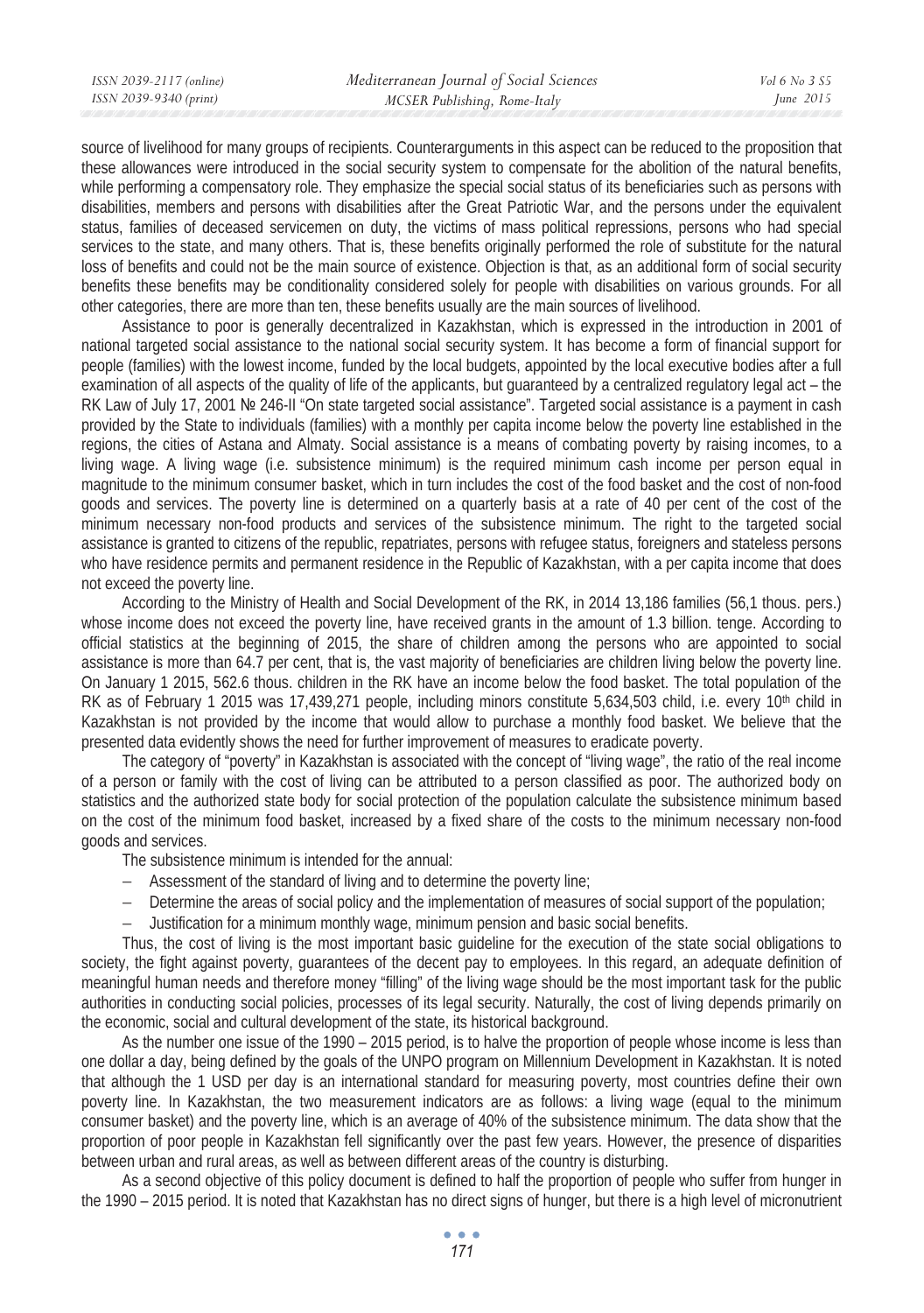| ISSN 2039-2117 (online) | Mediterranean Journal of Social Sciences | Vol 6 No 3 S5 |
|-------------------------|------------------------------------------|---------------|
| ISSN 2039-9340 (print)  | MCSER Publishing, Rome-Italy             | June $2015$   |
|                         |                                          |               |

deficiencies. Therefore, this problem has been reformulated for the country as follows: to halve the number of people who are not receiving a balanced diet. Malnutrition (or unbalanced diet) reduces energy and mental activity and may represent a serious risk to human health, and in the most severe cases, is an existential threat.

One of the major directions of the decision set out in the Report on the implementation of the global development goals of the Millennium Declaration , which was signed at the UN Summit in September 2000, is to increase the living wage and the level of poverty in Kazakhstan in accordance with recognized standards. This course of action, in our view, should include:

- − Expansion of the list of parameters that make up the food basket, in accordance with generally accepted standards of human nutrition, in conformity with the requirements of a balanced diet in Kazakhstan. "The basis of subsistence minimum is the food basket that contains the value of science-based diet. If we compare this figure with the CIS countries, where it is 2100-2500 kcal per person per day, and in the US, where the figure is much higher – 3700 kcal, it is possible to establish the difference in the standard of living of the population in these countries" (Babaev, 2009, p. 20).
- − Elaboration of the value in terms of cost of non-food goods and services on the basis of scientific evidence and legislative support, which together constitute the food basket in volume and value terms, the cost of living. In modern conditions of Kazakhstan, the non-food costs are determined arbitrarily, not scientifically justified and do not meet the objectives and their use in the subsistence minimum. According to the Rules for calculating the subsistence minimum adopted in Kazakhstan, the cost of the food basket is calculated by the authorized state body for statistics by multiplying the scientifically-based physiological norms of consumption of foods included in the food basket for the various age groups, on average prices registered in representative sites and retail outlets as of the middle of this month in the city of republican status, capital, provincial and district centers. The share of the food basket is 60% of the subsistence minimum.
- − Thus, the cost of non-food goods and services accounts for 40% of the subsistence minimum. Hence, the nonfood part is neither practically by the legislator or scientifically justified, being calculated on the basis of the value of the food basket, which has nothing to do with non-food goods and services. This legal situation requires a resolution, competent and comprehensive approach by multidisciplinary specialists and establishment of the evidence-based and objective minimum subsistence level in the Republic of Kazakhstan.

One of the ways to solve a given problem, we believe, could be the introduction of a category of the minimum consumer budget along with the concept of a living wage. "If the cost of living is determined, first of all, by human physiological needs, the minimum consumer budget is aimed at meeting the social needs of the person, so its size is several times higher than the subsistence level. This indicator should be the benchmark for determining minimum wages, pensions, scholarships and other social benefits. Consumer basket as the basis of the minimum consumer budget differs from country to country, not only by the methods by which it is calculated, but also in its composition. For example, in the US consumer basket includes 300 items of goods and services, in France – 250, in the UK – 350, Germany – 475" (Babaev, 2009, pp. 20-21).

Legislative provision of the poverty line value in the RK is ensured by the Law "On subsistence minimum" that is set depending on the economic possibilities of the state and serves as a criterion for social assistance to the citizens in need. The value of the poverty line is determined quarterly on a basis of a percentage of the subsistence level by the Ministry of Health and Social Development of the Republic of Kazakhstan. The social significance of the poverty line is to grant the right of people whose income is below a given parameter, qualify for social aid in the form of cash payments at the expense of local budgets.

Thus, the volume of the poverty line is defined by the Ministry itself, arbitrarily, without appropriate legal and scientific reasoning. This function of the central authorized body has been criticized by the deputies of the Parliament of Kazakhstan (Poverty line, 2003). In particular, the Prime Minister of Kazakhstan was sent a request on behalf of 52 deputies of the Majilis Parliament, stating: "The criterion for targeted social assistance to low-income citizens is the poverty line. However, the definition of the poverty line in the methodical plan has no clear criteria: in accordance with the Law "On subsistence minimum", the poverty line is set "in the country depending on the economic opportunities" and determined "on a quarterly basis in the republic, as well as at the regional level". At the same time, the Law "On subsistence minimum" states: "Poverty line – the boundary of the income necessary to meet the minimum needs of the person". But in fact it is the same as the definition of "subsistence minimum" in the rules of the same Act: "subsistence minimum – the required minimum cash income per person equal in value to the minimum consumer basket".

The only difference is that, in accordance with the Law "On subsistence minimum", the value of subsistence minimum is calculated, and the value of the poverty line is set. The value of the subsistence level calculated by the method of (correctly or not – is another question, in our opinion, it is incorrect to the extent that understated the minimum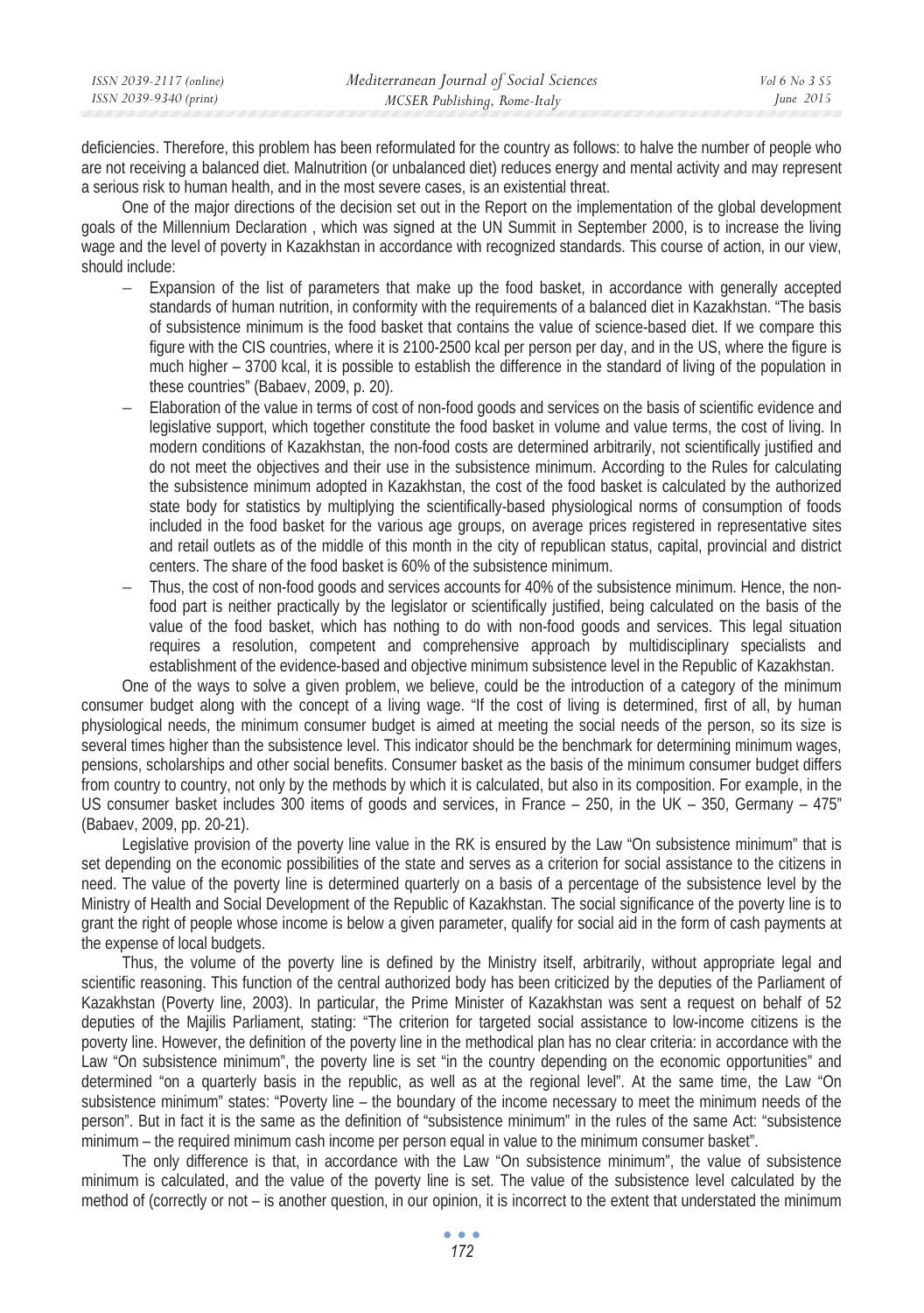| ISSN 2039-2117 (online) | Mediterranean Journal of Social Sciences | Vol 6 No. 3 S5 |
|-------------------------|------------------------------------------|----------------|
| ISSN 2039-9340 (print)  | MCSER Publishing, Rome-Italy             | June $2015$    |
|                         |                                          |                |

required expenditure on non-food goods and services), and the poverty line is set arbitrarily. Moreover, the criteria for the limits of arbitrariness are none neither in the Law "On subsistence minimum", nor in the decision of the Government of the Republic of Kazakhstan "On the procedure for determining the poverty line" ( $Ne$  537 dated April 8, 2000), nor in the rules for determining the poverty line, approved by the Government of the Republic of Kazakhstan in April 8, 2000 No 537.

This legal uncertainty of the "poverty line" has meant it is defined (by the Ministry of Health and Social Development of the Republic of Kazakhstan for the republic and the competent authorities of Labor and Social Protection of the regions and cities of Astana and Almaty for the regions) using the parameters of income, insufficient of even to pay the minimum food basket (calculated "on scientifically sound physiological norms of food consumption"). This can be stated as violation of para. 1, Art. 1 of the Constitution of the RK, which established that the highest values of the Republic of Kazakhstan are the man, his life and the law". It should be emphasized that, to date, this problem has not found its adequate resolution, since in Kazakhstan's legislation there is no reasonable mechanisms and parameters determining the poverty line.

The concepts of "poverty" and "subsistence minimum" have to be adjusted in accordance with international standards in terms of compliance in terms of money given two values. Of course, the category of "poverty" and "subsistence minimum" have a different meaning and social significance. However, according to the Law of the Republic of Kazakhstan dated by November 16, 1999 Nº 474-I "On subsistence minimum": poverty line is the boundary of the income necessary to meet the minimum needs of the person that is installed in the country depending on the economic opportunities. In view, paragraph 1 of Article 1 of the normative legal act states: subsistence minimum is the required minimum cash income per person equal in value to the value of the minimum consumer basket. Naturally, the satisfaction (in monetary terms) of the minimum human needs, that is, the poverty line, must comply with the minimum consumer basket, i.e. the cost of living, income below the consumer basket does not provide a very physical existence of man, and cannot provide the vital functions.

Studies on the phenomenon of "poverty" state that understanding of poverty in terms of income is the most narrow understanding of poverty. A person is considered poor if its income level is below a certain level. Many countries determined the level of extreme poverty by the level of income required to purchase a certain (minimum) amount of food (minimum food basket).

Nowadays, there are two widespread concepts of assessing poverty in terms of income – absolute and relative. The absolute concept of poverty suggests the cost of living as criterion of poverty, including the cost of the minimum food basket, as well as the cost of essential services and non-food items. Comparison of subsistence minimum with the cash income or consumption of the population enables to determine the proportion of the poor. The United States is one of the few major countries in which the official poverty line is set, designed and officially approved in the 1960s. Absolute poverty line is defined on the basis of the minimum requirements for food products. According to experts, food accounts for one third of the totality of the most important consumer products. In determining the value of the poverty line and amount needed to buy food, is tripled. Persons are categorized as poor based on income before taxes. Thus, in the US the cost of living is calculated as three times the cost of the minimum food basket. According to the 1998, the subsistence level (i.e. the poverty line) in the United States amounted to 11.41 dollars a day, and the official poverty level – 12.7%. For cross-country comparable estimates of absolute poverty in developed countries, the World Bank used the absolute poverty line, which is equal to 14.4 US dollar per day in purchasing power parity (PPP) of the national currency, and 4.3 USD in PPP for the countries with economies in transition since 1996.

According to the World Human Development Report 2000, UNDP, the level of absolute poverty in the UK was 13.1%, Germany – 11.5%, USA – 14.1%, France – 12.0%. In transition countries, poverty is wider. In Russia, 50% of the population have a cash income not exceeding 4.3 USD in PPP per day, in a number of other CIS countries the percentage is even higher, reaching 84% in Kyrgyzstan. The calculation is generally based on cash income of the population. It should be noted that countries with economies in transition, a comparison of cash income to the subsistence minimum overestimates poverty, because there are hidden income, as well as products grown on private farmsteads and natural transfers play an important role. Therefore, in many countries the basis of actual consumption the total revenue is calculated, including the hidden income, the cost of produced and consumed the household products and in-kind transfers.

In the relative concept of poverty, incomes compared with the average wealth achieved in a given society. The relative poverty line is set at a fixed percentage of median household income. EU countries use relative poverty and determine poor people as those having less than 50% of the median equalized net income (as alternatives can be taken 40% or 60%). The problem of this approach is that the number of persons defined as poor, which may have little to do with the number of persons living in real poverty, may increase or decline simply due to changes in median income and its distribution. According to the World Report on Human Development 2000, UNDP, the level of relative poverty in the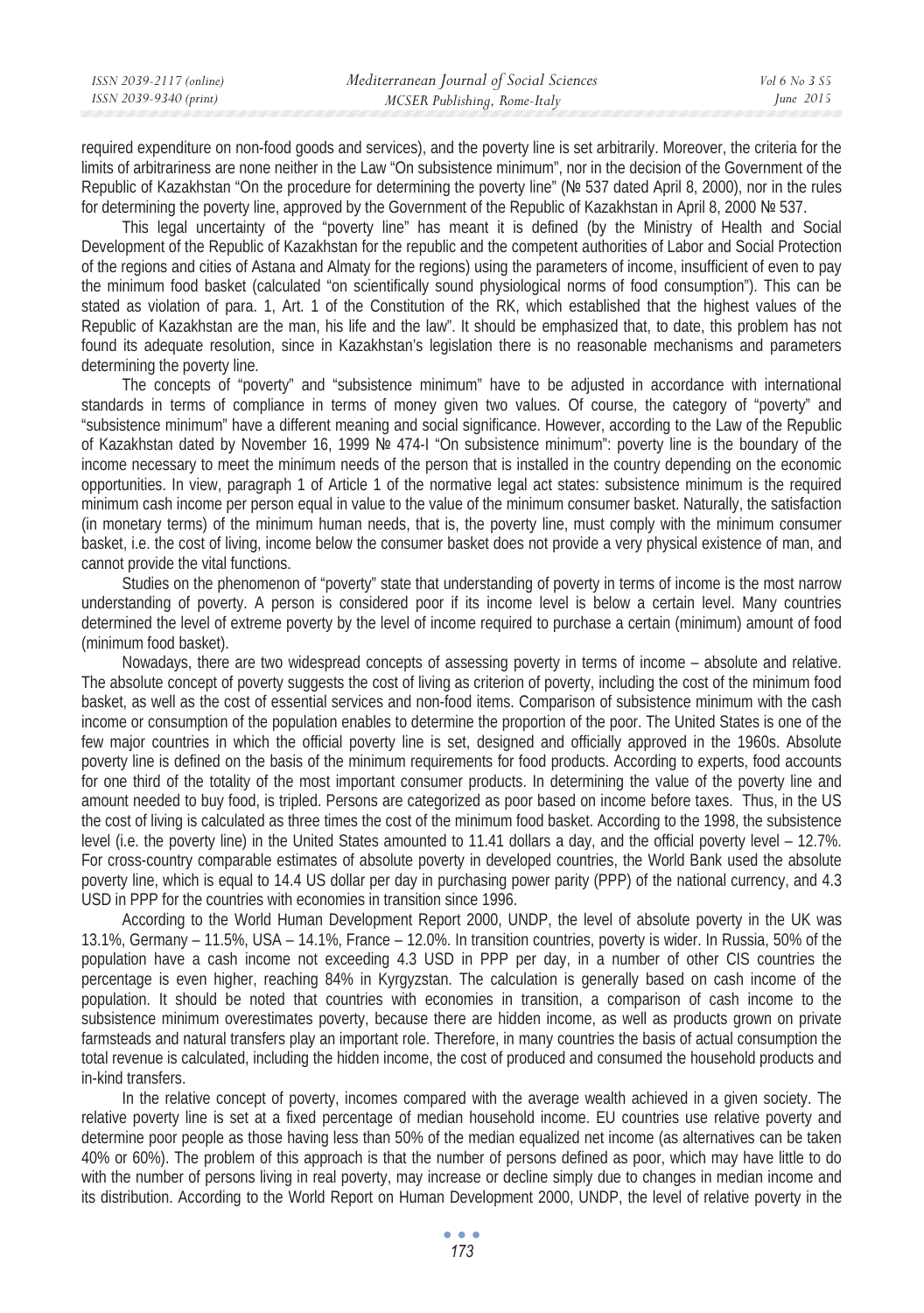UK was 10.6%, Germany – 5.9%, Italy – 12.8%, Canada – 10.6%, USA – 17.3% France – 8.4%, Japan – 11.8%.

Poverty in terms of basic needs is in turn a broader understanding of the problem of poverty. Poverty is understood as the deprivation of material preconditions necessary to meet the minimum acceptable requirements, including the need for food. This concept is based not on the level of income that allow these needs, but of the opportunities offered by the society to prevent people from slipping into poverty.

The concept of basic needs, which appeared in the 1960s in the research community in Scandinavia, in 1976, fell as the basis of the report of the International Labor Organization (ILO) "Employment, growth and basic needs". The essence of this concept is that it invites governments to build economic and social policies based on: a) the satisfaction of certain mandatory minimum family needs for food, clothing, housing and household goods; b) improvement of public services in the field of drinking water, sanitary conditions of places of residence, public transport, health and education. International Labor Organization, followed by other organizations within the UN system, align these needs with human rights and believes it is important for achieving the concept of "basic needs", emancipation peoples' initiatives, involving them in "development through participation" at the level of decision solutions, and at the level of practical embodiment.

According to Article 25 of the Universal Declaration of Human Rights, everyone has the right to a standard of living, including food, clothing, housing and medical care and necessary social services, adequate for the health and well-being of an individual and of his family, the right to security in the event of unemployment, sickness, disability, widowhood, old age or other lack of livelihood in circumstances beyond person's control (Shokamanov, 2012). Thus, international standards for social and labor not only expand the content of the subsistence level, but their implementation is associated with the creation of states quarantees in the realization of social rights to an adequate level. The level in terms of basic human needs and quality of life in the event of disability due to social benefits, and when entering into an employment relationship – at the expense of wages. International social standards require states to address poverty in terms of income at or below subsistence level, and involves the provision of guaranteed by the state social support in a given situation. Tuinov (1999) makes a fair conclusion in this regard that the state is obliged to implement international obligations concerning all human rights and fundamental freedoms, including socio-economic rights, regardless of their level of economic development of the state.

In the Republic of Kazakhstan in accordance with the Basic Law of the country adopted the policy of building a legal, democratic and social state. It should be emphasized that the "democratic constitutional social state is a pattern in the natural-historical development of society. At a certain stage of development, the society sets as a goal to the formation of a democratic legal institutions of the social state" (Oseychuk, 2009, p. 25). In accordance with this basic development target of the state during the period of construction of market relations in the years of sustained economic growth in the current financial and economic global crisis, social priorities remain indisputable for state authorities. The indicators of minimum social standards for pensions and guaranteed wage, including in terms of the global financial crisis, most vividly show and reveal the principled position of Kazakhstan on the construction of the social state.

Appeal to the indicators of social development at the expense of the republican budget for 2014 shows an increase in government spending in this area, the expansion of the forms of state aid over the previous calendar year. It should be noted that this trend is the strategic direction of the Republic of Kazakhstan in the social and labor sphere, which is aged for many years. It is especially important to emphasize this fact, not only in terms of sustainable economic growth, but also in terms of financial and economic crisis phenomena (Khamzin and Khamzina, 2009).

## **3. Calculation of the Minimum Subsistence Level in the Republic of Kazakhstan**

The phenomenon of poverty is associated with complex social relations that arise between state and society. Systemic poverty reduction provided by the interdisciplinary nature of the legal regulation, interdisciplinary approach to the problem. Since the introduction of the "poverty line" category in the Republic of Kazakhstan in the beginning of 2000, its content has not been changed. As in the Soviet period, it is based on the concept of absolute poverty, that is equivalent to the cost of the minimum consumer basket. In Kazakhstan, the absolute concept is being applied, originating from the establishment of the poverty line by forming the minimum consumer basket. The unit of this poverty concept is applied to all social programs provided by the legislation and financed from the state budget. Basis for poverty monitoring statistics are sample survey of households. The household is an economic entity consisting of one or more individuals living together, uniting their income and property, and consume goods and services in whole or in part. For comparison with the poverty line, the indicators of revenues, expenditures and available resources are used.

In accordance with the legislation of the Republic of Kazakhstan, the subsistence minimum is calculated by the state authorized body on the basis of the cost of the minimum food basket increased by a fixed share of the costs to the minimum necessary non-food goods and services. The subsistence level is calculated quarterly on the national and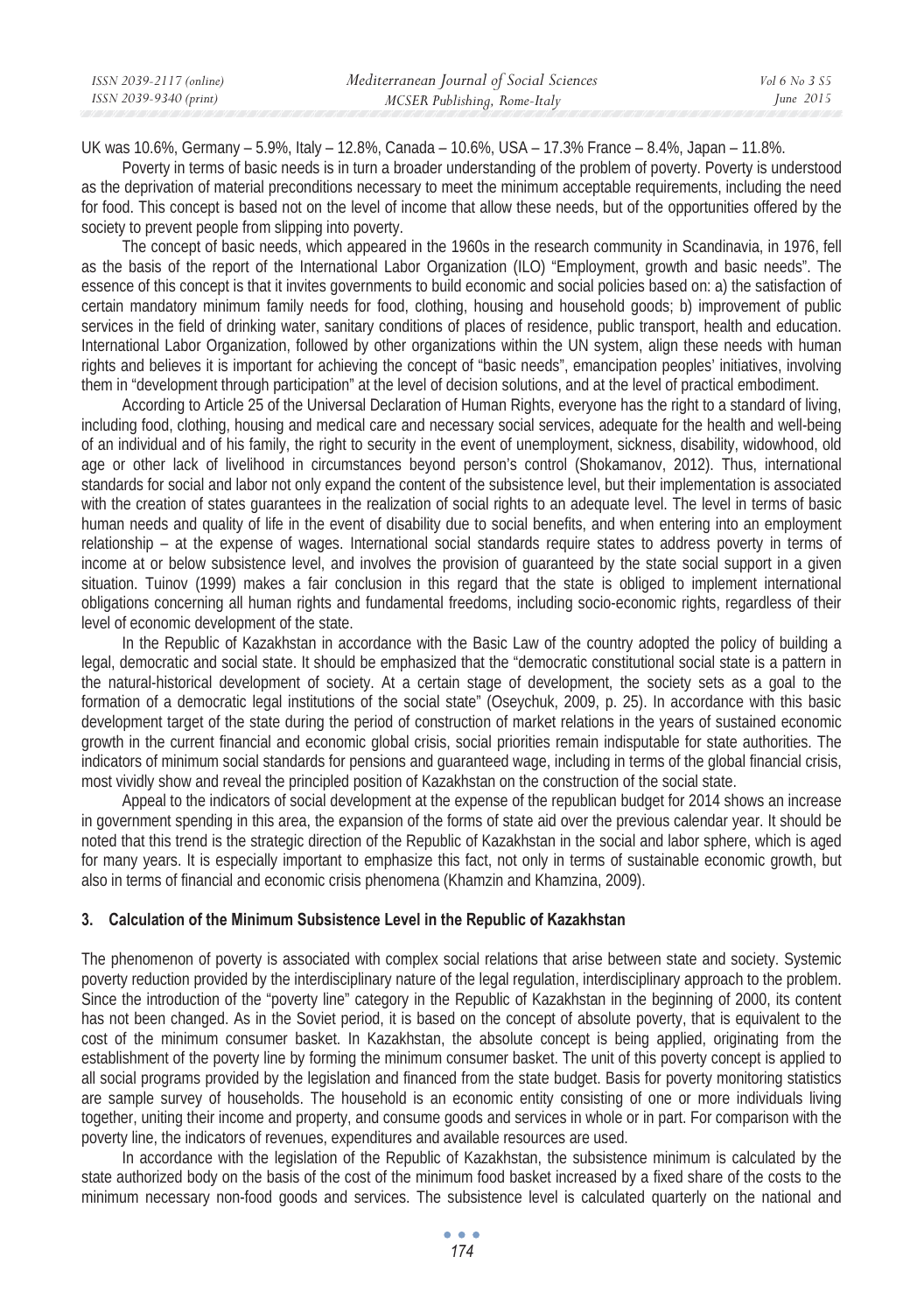| ISSN 2039-2117 (online) | Mediterranean Journal of Social Sciences | Vol 6 No. 3 S5 |
|-------------------------|------------------------------------------|----------------|
| ISSN 2039-9340 (print)  | MCSER Publishing, Rome-Italy             | June $2015$    |
|                         |                                          |                |

regional on average: per capita; by sex and age groups. Minimum consumer basket is the minimum set of food, goods and services needed to ensure human life, in volume and value terms. Consumer basket consists of food basket; fixed share of the costs of non-food goods and services. The food basket is calculated by the authorized body in the field of state statistics on scientifically sound physiological norms of food consumption approved by the competent authority in the field of health and disease in coordination with the competent authority in the field of health.

The subsistence level is intended for annual: assessment of living standards and to determine the poverty line; identify areas of social policy and the implementation of measures of social support of the population; study provides for a minimum monthly wage, minimum pension and basic social benefits.

The poverty line – the border income required to meet the minimum needs of the person that is set in the country depending on the economic opportunities. The poverty line is based on the subsistence level. It is calculated on a quarterly basis in the republic, as well as at the regional level in the order established by the government of the RK. The poverty line is the criterion for social assistance to needy citizens. In Kazakhstan, the national poverty line is mainly used for targeted social assistance in order to identify those who are eligible for such support. With regard to the basic forms of social security (e.g. minimum pensions, benefits and other social payments), their size is determined on the basis of the subsistence level, some form of social security paid in cash below the subsistence level.

From 2000 to 2006, the poverty line was 30% of the subsistence minimum, in 2006, it was increased by 10% per cent, but the increase in the number of poor in Kazakhstan during this period did not happen because the specified time interval associated with the rapid growth of income of the general population in the RK.

## **4. Discussion and Conclusion**

The methods of defining poverty used in the RK was adopted from the Soviet period, and does not meet modern demands of society and the social organization of the state. The poverty line and the subsistence minimum does not correspond to universal international standards. We believe that one of the main directions in the development of social and labor relations should be the introduction of international standards for social and labor rights in the RK. This issue requires comprehensive analytical work on the systematization and analysis of the existing domestic legislation for compliance: firstly, with the international standards of social and labor rights; secondly, content and material terms of volume and amount of forms of social protection and the relevant requirements of generally recognized standards.

This direction of improving the legislative process, in our opinion, will have a positive impact on the performance of the RK to their international social commitments, will enable to raise the qualitative efficiency for implementing and applying international norms. Scientific forecasting of the consequences of adopting regulations in the social and labor sphere in terms of social, economic, political and other aspects is mandatory. The implementation of domestic law on international social and labor standards in respect of which the RK has expressed its agreement, and the result of this activity needs a qualitative study. An effective, satisfying the requirements of generally accepted norms of international, social and labor law of the RK should be created. The improvement of the methodology for determining the subsistence level, the implementation of its calculation based on zoning of the country on the living conditions of the population as well as recalculation of the consumer basket based on the actual needs of the population is required.

Amount of targeted social assistance is seen necessary to appoint in proportion to the subsistence level of the respective administrative-territorial unit, but not less than the law on the national budget for the calendar period. To date, assistance is assigned as the difference between per capita income and installed poverty line in the area (city of republican status, capital) based on each family member. The size of the poverty line is determined on a quarterly basis as a percentage of the subsistence minimum, depending on the economic opportunities. To date, it is no more than 40 percent of the subsistence minimum. Thus, the amount of granted aid is the difference between 40 percent of the subsistence level and the actual income of the person (family), which is unacceptable from the point of view of generally accepted social standards. In essence, the state provides assistance to the poorest families only at the level of 40% of the subsistence minimum. We believe that aid in monetary terms should match the level of the subsistence minimum established in the respective administrative-territorial unit and not be lower than the national importance.

It is required to bring the law guaranteed the minimum wage to a higher social indicator – the minimum consumer budget, and the poverty line is to be defined at the level of the subsistence minimum.

The concept, which is applied in the Republic of Kazakhstan for the calculation of poverty, is not sufficiently objective, because it is erroneous to consider as poor only those whose income is below the subsistence minimum. The subsistence minimum in Kazakhstan, despite its systematic increase, is still very low and it is problematic to live a month on that amount. Therefore, it is necessary to objectively assess the situation and consider as poor not only those who earn less than the minimum subsistence level, but also those who cannot afford a decent life due to lack of livelihood.